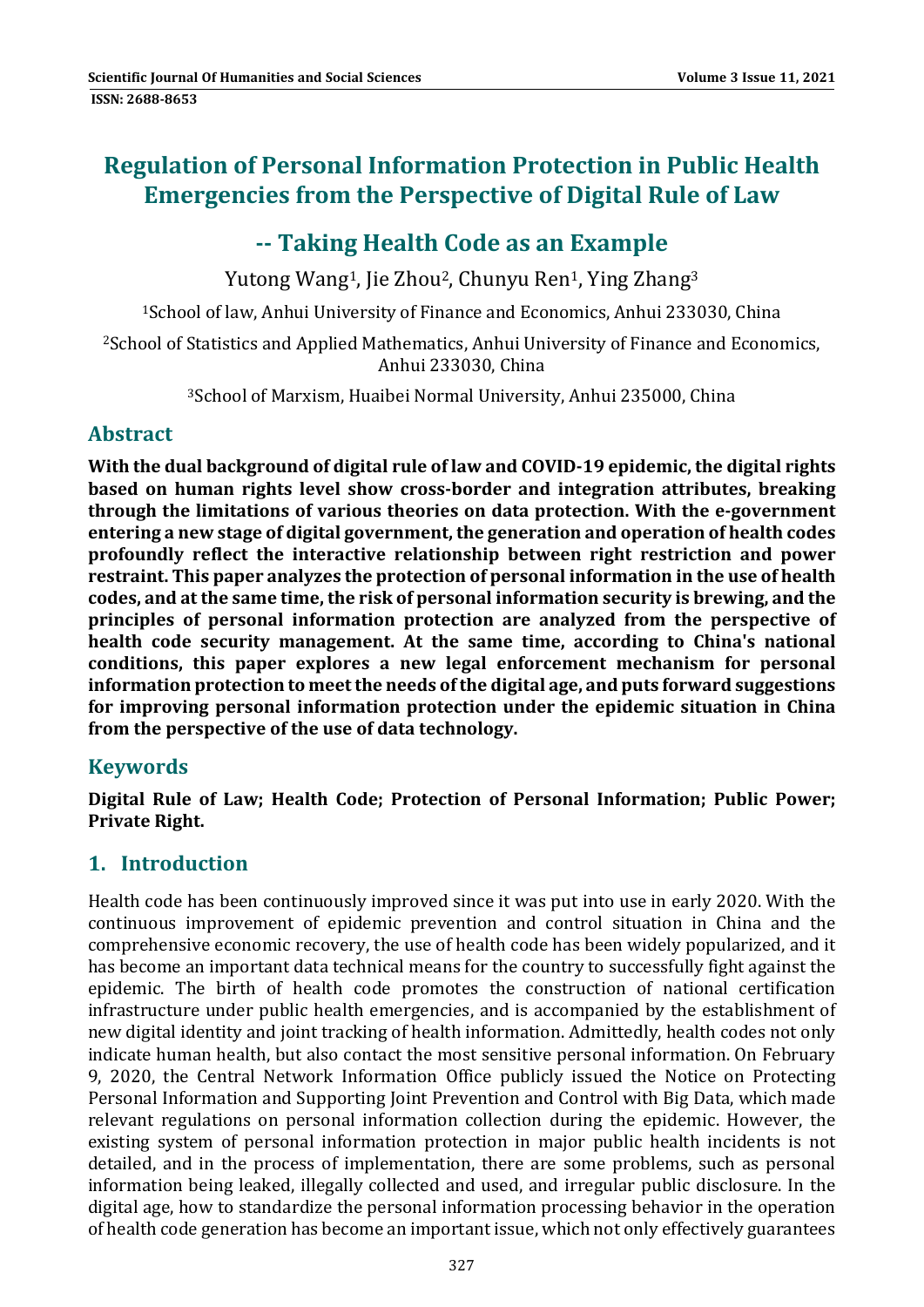the security of personal information, but also effectively promotes the rational use of personal information. Under the normal situation of epidemic prevention and control, we should calmly examine the legitimacy of health codes and pay attention to personal information security in the use of health codes.[1]

## **2. Research Background and Practical Significance**

### **2.1. Research Background**

We are in and will be in an era of data remixing for a long time. The occurrence of COVID-19 epidemic has catalyzed the change of grassroots legal environment, and the extensive application of artificial intelligence has innovated the social development pattern. With the development and popularization of new generation information technologies such as Internet, cloud computing, artificial intelligence, blockchain and quantum communication, human society has entered the era of big data with data as the key element. With a series of ethical and legal issues, it is reshaping the legal system, changing the rights relations among citizens, and creating many social control methods without resorting to laws. Under the digital ecology, whoever realizes the effective governance of grass-roots data first has mastered the initiative and discourse power of information globalization. Based on the development strategy of "Digital China" and the development concept of digital rule of law, and based on the critical period when digital rule of law promotes grassroots rule of law and the transformation of public services, the application of health codes in the public domain improves the efficiency of social problem governance, and brings about the consideration of personal privacy information protection. 

#### **2.2. Research Status**

China is represented by Professor Wang Xiuzhe's difficulty in dealing with the challenge brought by big data to personal information protection by analyzing the current legislation. Professor Wang Liming mentioned in "Data Sharing and Personal Information Protection": In practice, personal information is misused due to data sharing, even causing information leakage and causing damage to information rights holders, which puts forward requirements for personal information protection in data sharing. In foreign countries, Omer Tene and Jules Polonetsky summarized that technology drives people's change of the concept of a private society. 

#### **2.3. Research Significance**

The Personal Information Protection Law of the People's Republic of China voted at the 30th meeting of the Standing Committee of the 13th National People's Congress covers the standardization of the whole processing process of personal information from collection to utilization, and promotes the protection level of personal information to a new height. From the theoretical point of view, since entering the information society, information resources, as an important part of production factors, are different from traditional production factors, and no longer have the characteristics of exclusiveness and exclusiveness, which makes the rules of information generation, collection and use become the core of the new system. How to establish a scientific and reasonable grassroots digital service system to ensure the full circulation and use of information and promote economic growth and social progress without damaging personal data security is one of the important issues we are facing. Deep analysis with health code as the cut-in has the effect from point to surface.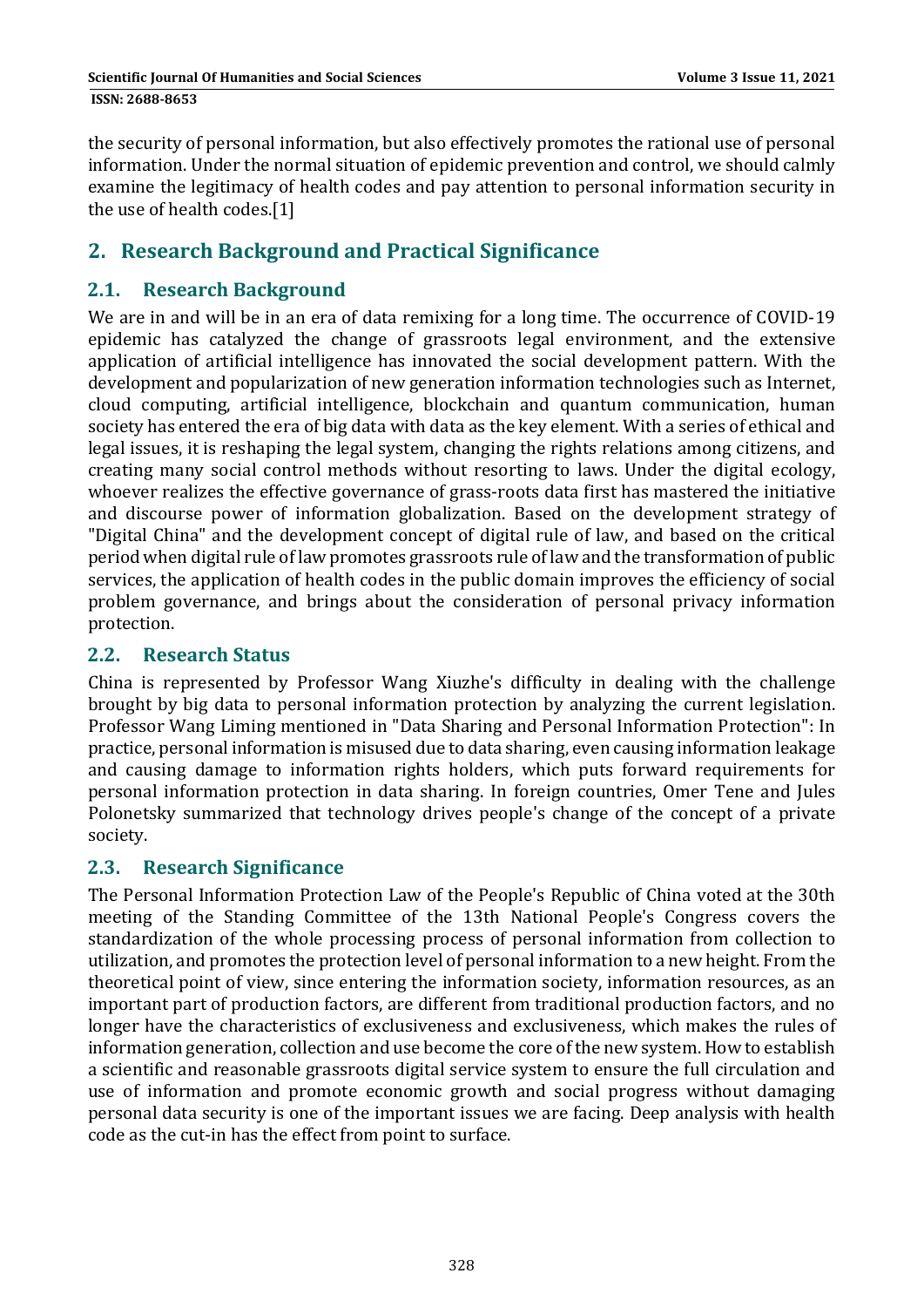## **3. Personal Information Protection in the Use of Health Codes**

Health code not only plays an effective role in epidemic prevention and control, but also hides the risk of personal information leakage. As a digital tool which is widely used and constantly permeates the society, it plays an important role today. However, personal information safety accidents frequently caused by the information associated with health code gradually cause public panic after the epidemic is normalized, and a large amount of sensitive personal information is concentrated under the control of public power. It is very important to reexamine the legality of the use of health code. Specific personal information protection issues are as follows.

### **3.1. Improper Personal Information Collection**

Taking the subject of personal information and the subject of personal information collection as the research object, in the data age, the subject of personal information as an individual is always in a weak position dominated by data power. In the epidemic prevention and control, for the sake of social and public interests, the collector can collect and use personal information without the consent or disapproval of the subject of information, which shows that the application of the principle of informed consent is limited.[2] Moreover, although the health code has undergone corresponding coding encryption, it seems to reduce the risk of personal information disclosure. In fact, if the information of the subject of personal information has been collected by others during the running process, the phenomenon of infringement of corresponding personality and property rights will only continue to increase. As a strong party in information collection, the subject of personal information collection needs to mobilize personnel at all levels to cooperate with relevant work in order to realize joint prevention and control of the National People's Congress data. The scope of the subject is expanding continuously, as is the irregular behavior in the process of collecting information.

#### **3.2. Improper Storage and Utilization of Personal Information**

Although China has issued a systematic Personal Information Protection Law, which has formed decentralized legislation such as the Decision on Strengthening Network Information Protection, the Criminal Law Amendment (IX) of the People's Republic of China, the Civil Code of the People's Republic of China and the Network Security Law of the People's Republic of China, the provisions concerning public services and personal information protection lack specific operable provisions. On the one hand, with the expanding trend of the main body of epidemic information collection, no matter in the personal information safe keeping technology, such as database encryption, firewall and other encryption technologies; In terms of protection system, such as authority setting management and backup mechanism of data system, grassroots prevention and control are relatively backward, and there is no specific custody standard for this situation in the current law. On the other hand, it is the leakage problem in the process of personal information utilization that has been briefly discussed above. If it has gone through the information collection procedure, it is difficult to determine the specific subject of leaked information according to the current law, and accordingly it is difficult to determine the tort subject and tort liability, which results in improper storage and utilization of personal information. 

# **4. Analysis of Personal Information Protection Principles from Health Code Safety Management**

Personal information is useful, but it should be taken properly and used properly. The priority of public health safety embodied by health code is obviously just and rational. Admittedly, the safety management of health code is the proportional problem of public right expansion,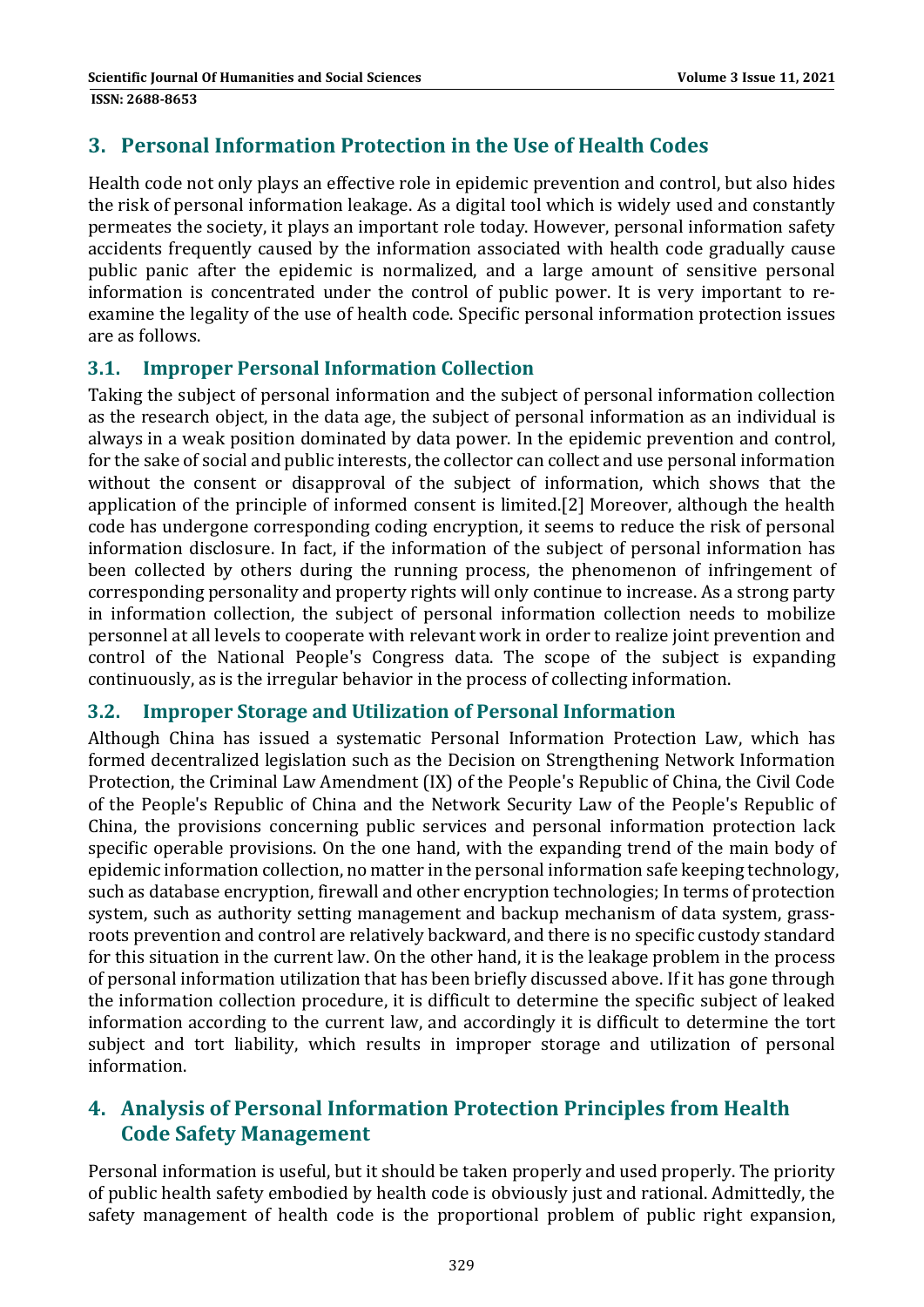private right restriction and risk release. Due to the frequent problems of improper collection and improper storage and utilization of personal information in the actual use of health codes, strengthening the protection of personal information has become the key for health codes to return to a legal and reasonable track. From a normative point of view, it is necessary to recognize the positive value of the principle of legitimacy and necessity for personal information protection, and at the same time make good use of the principle of proportionality, integrate legitimacy and necessity, control the governance boundary and insist on the realization of the consent rule.

#### **4.1. Justifiable Principles of Personal Information Processing**

The right of personal information and data involved in the use of health codes emphasizes the individual's independent personality and freedom of behavior, which is in line with the basic value orientation of private rights, personal interests and the freedom they enjoy and realize. At present, the legal principles of personal information processing are relatively broad. For the administrative subject, the main purpose of dealing with personal information related to health codes is to protect public interests and reduce the risk of epidemic prevention. However, excessive demands for specific and clear purposes of personal information processing may limit the full circulation of personal information, and appropriate purpose changes should be allowed.[3] Consolidate the system foundation of the whole due principle, fully guarantee the privacy of personal data and information, and maximize the social value of personal information. 

### **4.2. Necessary Principles of Personal Information Protection**

Article 6 of the Personal Information Protection Law embodies the "necessary principle", which requires that personal information should be handled in a way that has the least impact on personal rights and interests, and that "personal information should not be collected excessively." The principle of necessity is mainly the specification of personal information processing means, which requires that personal information be processed and protected within necessary limits. The use of health code involves the confrontation between public power and private rights, and public rights are strong in nature. China has always lacked centralized and systematic legislative provisions on private rights or rights with private rights attributes, and [4] adopted a decentralized legislative approach that does not require private rights types to be stipulated in different legal norms. Therefore, while the personal information processing of health code does not exceed the legitimate purpose, it is necessary to protect the security of personal information, and prohibit excessive damage and insufficient protection.

### **4.3. Integration of Legitimacy and Necessity: Principle of Proportionality**

The legitimacy and necessity of personal information processing and protection involved in the use of health codes are reasonably related. The principle of "legitimacy and necessity" is the core substantive principle of personal information processing, which respectively regulates the purpose and means of personal information processing and protection. The integration of the two is also the embodiment of the principle of proportionality. Cameron said that the number right is the basic right of every citizen in the information age. In reality, as the representative of public power, he is actually the biggest data controller. Under the background of public health emergencies, the lack of specific systems and the natural expansion of public power led to the abuse of data public rights, which makes the space of private rights of personal information continuously compressed. The principle of proportionality should play its guiding value in it, and promote the mutual game and checks and balances between data public rights and information private rights. Only by standardizing the data collection, storage and utilization during the use of health codes can personal information be truly protected.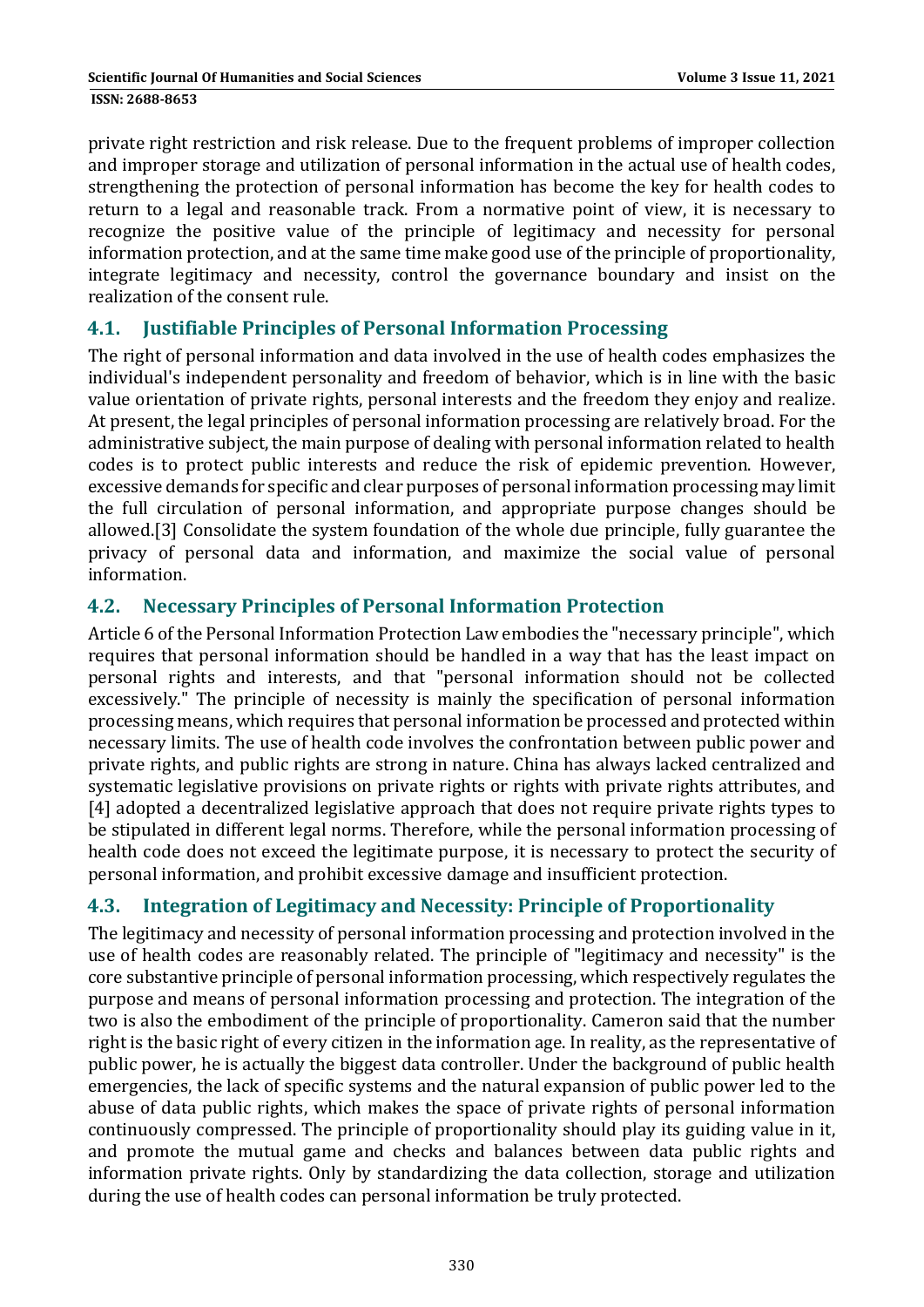## **5. Suggestions on Perfecting Personal Information Protection in China from the Perspective of Digital Rule of Law**

#### **5.1. Construct the Concept of Number Rights and Strengthen the Awareness of the Rule of Law**

Joseph Kohler, the founder of New Hegelianism Law, once said: "In the past, law was a product of civilization; At present, law is a tool to maintain civilization. For the future, law is a means to promote civilization. " From the farming age to the industrial age and now to the digital age, the law will realize a leap from "human law" to "material law" and then to "number law". The dual background of digital rule of law and COVID-19 epidemic makes the number right of personal information based on human rights show cross-border and fusion attributes, breaking through the limitations of various theories on data protection. On this basis, it is necessary to establish a correct ideological position, improve digital awareness, build the concept of number right, attach importance to the role of data, whether it is public or private right of data, tap the value of data, and transform the thinking mode based on experience into the thinking mode based on data. Only by continuously enhancing the awareness of digital rule of law can we actively learn more technologies and innovate a more perfect management model, thus improving the scientific nature of decision-making, the legitimacy of regulation and the legitimacy of utilization, realizing the digital transformation from the mode of thinking and coordination, and empowering the construction of personal information protection infrastructure with digital technology.[5] 

### **5.2. Adhere to the Unity of Legitimacy and Necessity, Limited by the Principle of Proportionality**

As mentioned above, the expansion of public power and the limitation of private power in the use of health codes, we must adhere to the unity of the legitimacy and necessity of relevant behaviors in the process of personal information collection, storage and utilization. In case of public health emergencies, we must limit ourselves to the legal implementers, and the public power cannot be expanded indefinitely, and should have legitimate behavior implementation purposes. Under the condition that the principle of informed consent of the subject of personal information is limited in the epidemic situation, it is difficult for the administrative subject to play the role of legal cause when collecting and using citizens' personal information in health code. Therefore, the principle of proportionality should be used to re-examine whether the collection, storage and utilization of health code personal information based on the public interest in the epidemic is beyond the necessary limits. It requires that the measures adopted by the administrative organs must have a causal relationship with the realization of the administrative purpose. The administrative subject should choose the way that can achieve the purpose with the least damage to civil rights, and should confirm that the degree of contribution to the public interest is indeed greater than the degree of damage to the private right of personal information. 

### **5.3. Improve the Legal System Related to Personal Information Protection**

Under the background of public health emergencies, it is inevitable that there will be conflicts between personal interests and social public interests. When conflicts occur, the former should give way to the latter. The core of personal information protection lies in how to regulate the behavior of controllers and processors of personal data in collecting, using, processing and transmitting citizens' personal data. "Reconstructing an open and flexible private rights system" has become a new requirement in the era of big data. With the strategic advancement of "digital government", as President Xi Jinping emphasized: "Public. The author thinks that it is necessary to improve the relevant legal system of personal information protection, such as